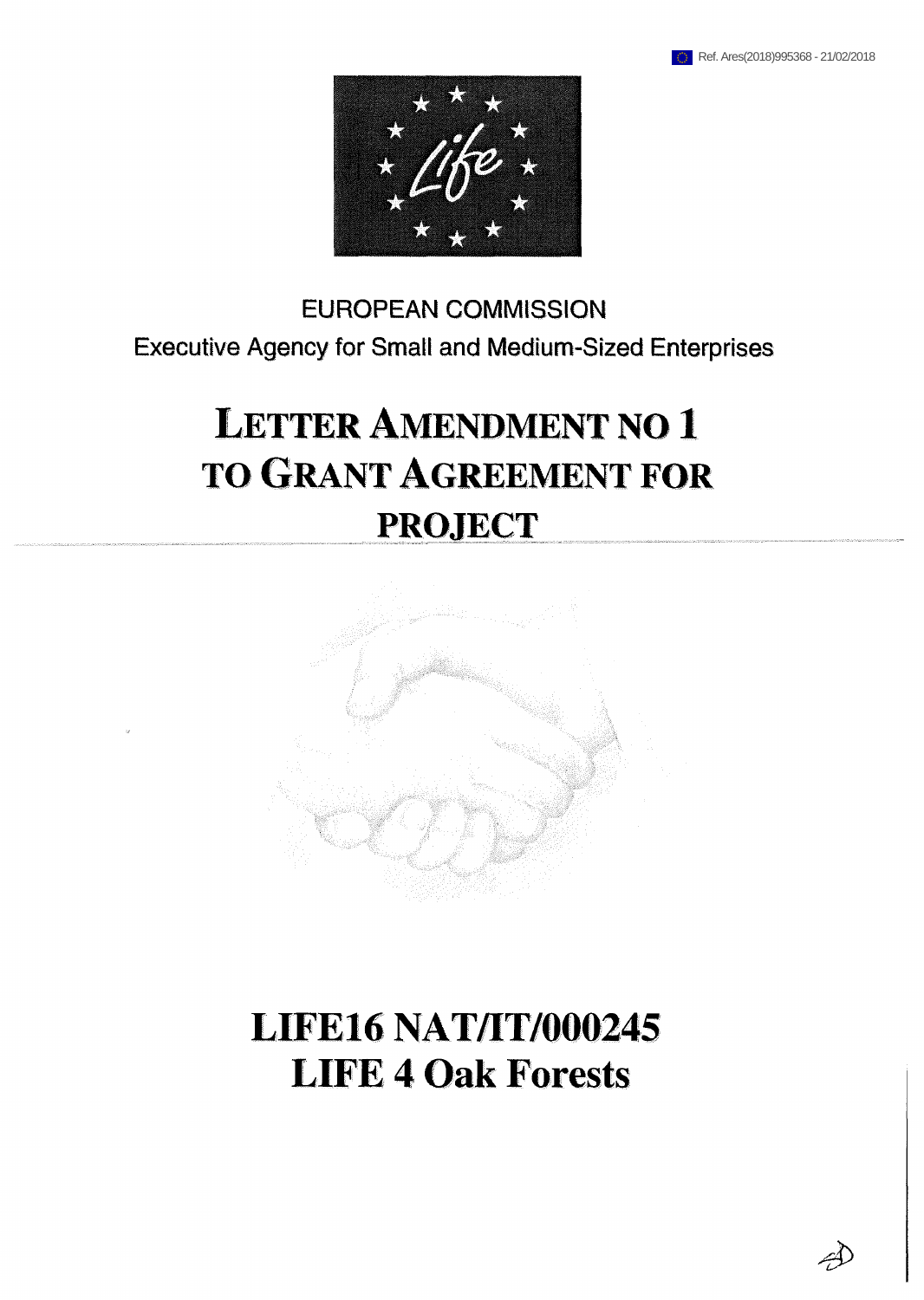

**EUROPEAN COMMISSION** Executive Agency for Small and Medium-sized Enterprises (EASME)

Department B - LIFE and H2020 Energy, Environment, Resources **Unit B3 - LIFE and CIP Eco-Innovation** Head of Unit

> Brussels, **2 <sup>1</sup> FEV.** 2018  $EASME.B.3 \quad D(2018)/112065$

Mr. Massimiliano COSTA Ente di Gestione per i Parchi e la Biodiversità-Romagna Via Aldo Moro 2 48025 Riolo Terme (RA) Italy

**Email: mcosta@regione.emilia-romagna.it**

### **Subject: Letter Amendment Nr. 1 - Grant Agreement LIFE16 NAT/IT/000245 - LIFE 4 Oak Forests**

Reference: Your letter with enclosures dated 22 December 2017 (Ref. A-325606)

Dear Mr. Costa,

With reference to your above letter, I hereby inform you that the Executive Agency for Small and Medium-Sized Enterprises (the Agency) agrees to your request to modify the following:

*(1) Forms Al, A4, A5 as set out in Annex II of the grant agreement are modified as set out in the new Forms Al, A4, A5 attached to this letter.*

*(2) The name of the associated beneficiary Érmelléki Természetvédelmi és Turisztikai Közhasznú Egyesület (ETTE) as set out in the grant agreement changes and becomes Érmelléki Természetvédelmi Többcélú Egyesület - Nature Conservation Multipurpose Association.*

With the exception of the modifications introduced by the present amendment letter, all other provisions of the agreement remain in full force.

Commission européenne/Europese Commissie, 1049 Bruxelles/Brussel, BELGIQUE/BELGIË - Tel. +32 22991111 Office: COV2 08/055 - Tel. direct line +32 229-69376 - Fax +32 229-86258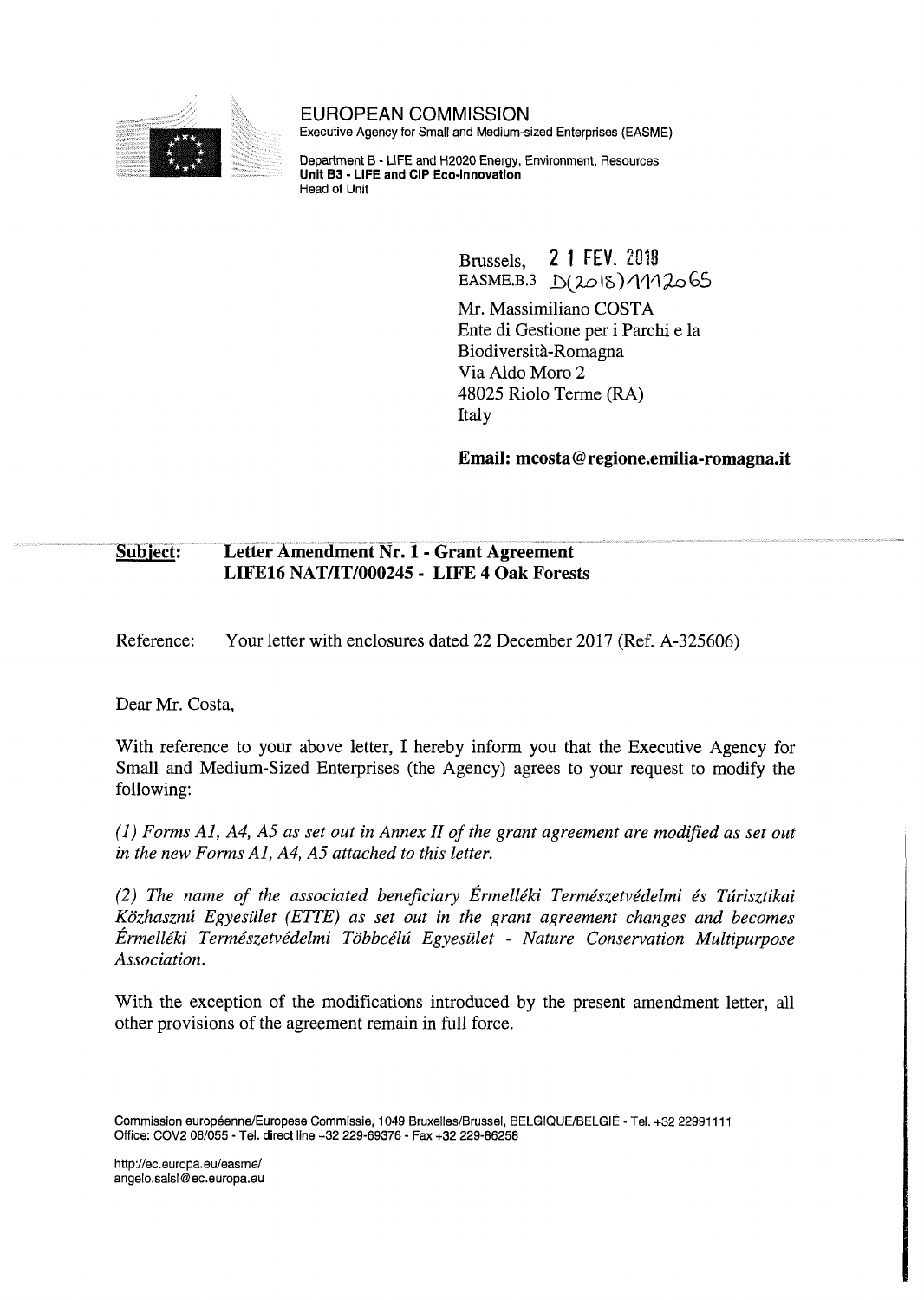Your above mentioned letter and the present letter constitute amendment No <sup>1</sup> to Grant Agreement LIFE16 NAT/IT/000245 and form an integral part of it. The present amendment takes effect as from the date of signature of this letter.

Please inform the associated beneficiaries of the project of the content of this letter.

Yours sincerely,

Angelo $S$ algi

Attachments:

- Forms Al, A4, A5.

c.c.: [timesis-nat@neemo.eu,](mailto:timesis-nat@neemo.eu) [alberto.cozzi@neemo.eu](mailto:alberto.cozzi@neemo.eu), [ecletters@neemo.eu](mailto:ecletters@neemo.eu), [andras.kovacs@neemo.eu,](mailto:andras.kovacs@neemo.eu) [fin-prague@neemo.eu](mailto:fin-prague@neemo.eu)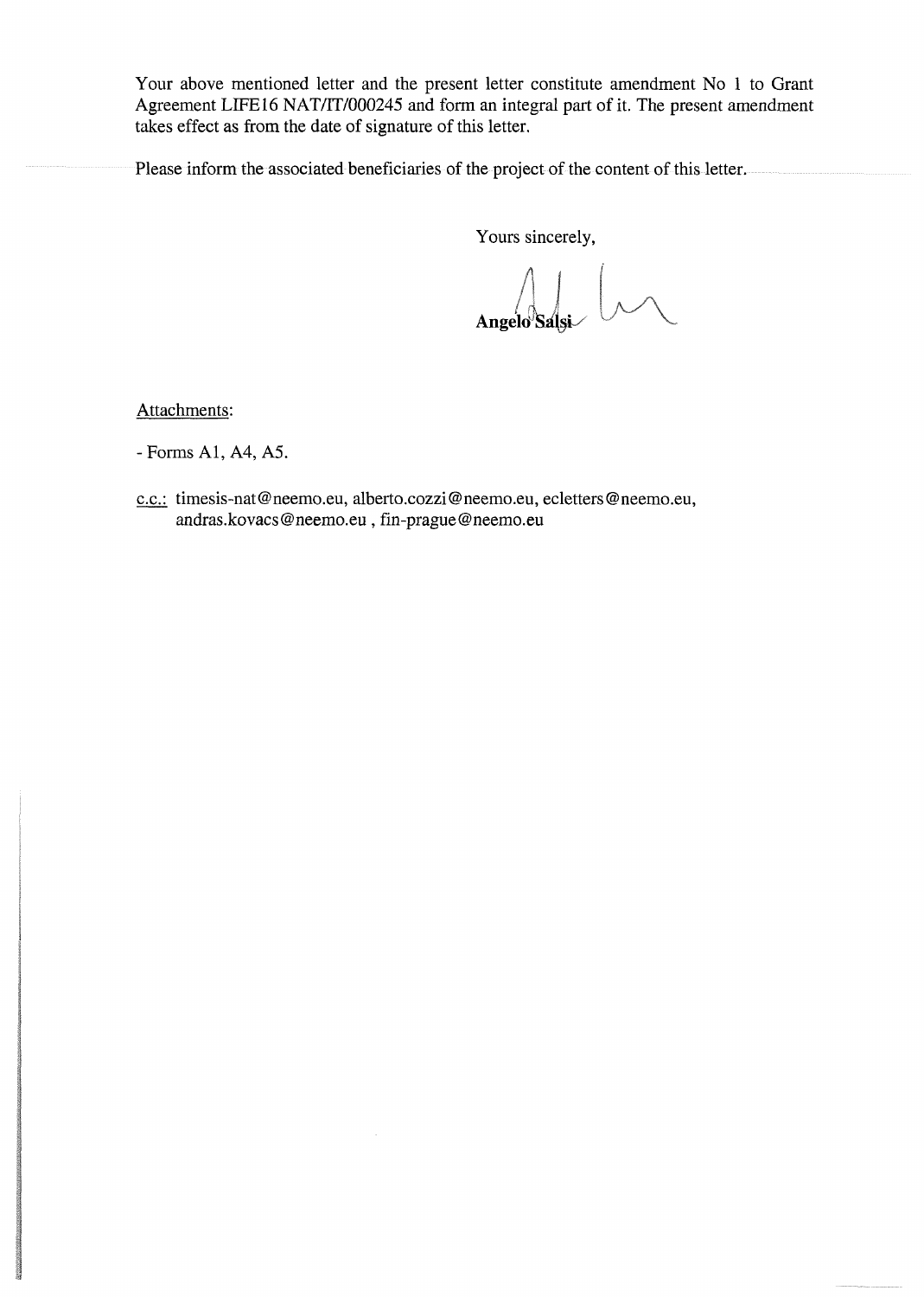

### **LIFE16 NAT/IT/000245**

# **LIFE Nature and Biodiversity project application**

#### **Language of the proposal:**

English (en)

#### **Project title:**

Conservation management tools for increasing structural and compositional biodiversity in Natura2000 oak forests

#### **Project acronym:**

LIFE 4 Oak Forests

#### **The project will be implemented in the following Member State(s) and Region(s) or other countries:**

Hungary Eszak-Magyarorszag Kozep-Dunantul Eszak-Alfold Kozep-Magyarorszag Italy Emilia-Romagna

**Expected start date:** 01/07/2017 **Expected end date:** 31/12/2026

#### **LIST OF BENEFICIARIES**

Name of the **coordinating** beneficiary: Ente di gestione per <sup>i</sup> Parchi e la Biodiversità-Romagna

| Name of the associated beneficiary:<br>Name of the associated beneficiary: | Bükki Nemzeti Park Igazgatóság (Bükk National Park Directorate)<br>Balaton-felvidéki Nemzeti Park Igazgatóság (Balaton Upland National<br>Park Directorate) |
|----------------------------------------------------------------------------|-------------------------------------------------------------------------------------------------------------------------------------------------------------|
| Name of the associated beneficiary:                                        | Duna-Ipoly National Park Directorate                                                                                                                        |
| Name of the associated beneficiary:                                        | Érmelléki Természetvédelmi Többcélú Egyesület (Nature Conservation<br>Multipurpose Association)                                                             |
| Name of the associated beneficiary:                                        | MAGYAR TUDOMÁNYOS AKADÉMIA ÖKOLOGIAI KUTATÓKÖZPONT<br>(Centre for Ecological Research, Hungarian Academy of Sciences)                                       |
|                                                                            | Name of the associated beneficiary: WWF Világ Természeti Alap Magyarország Alapítvány (WWF Hungary)                                                         |

## **LIST OF CO-FINANCERS**

Name of the co-financer: Ministry of Agriculture

# **PROJECT BUDGET AND REQUESTED EU FUNDING** Total project budget: 7,980,586 Euro Total eligible project budget: 7,980,586 Euro EU financial contribution requested: 5,895,289 Euro

## **SECTOR**

Nature

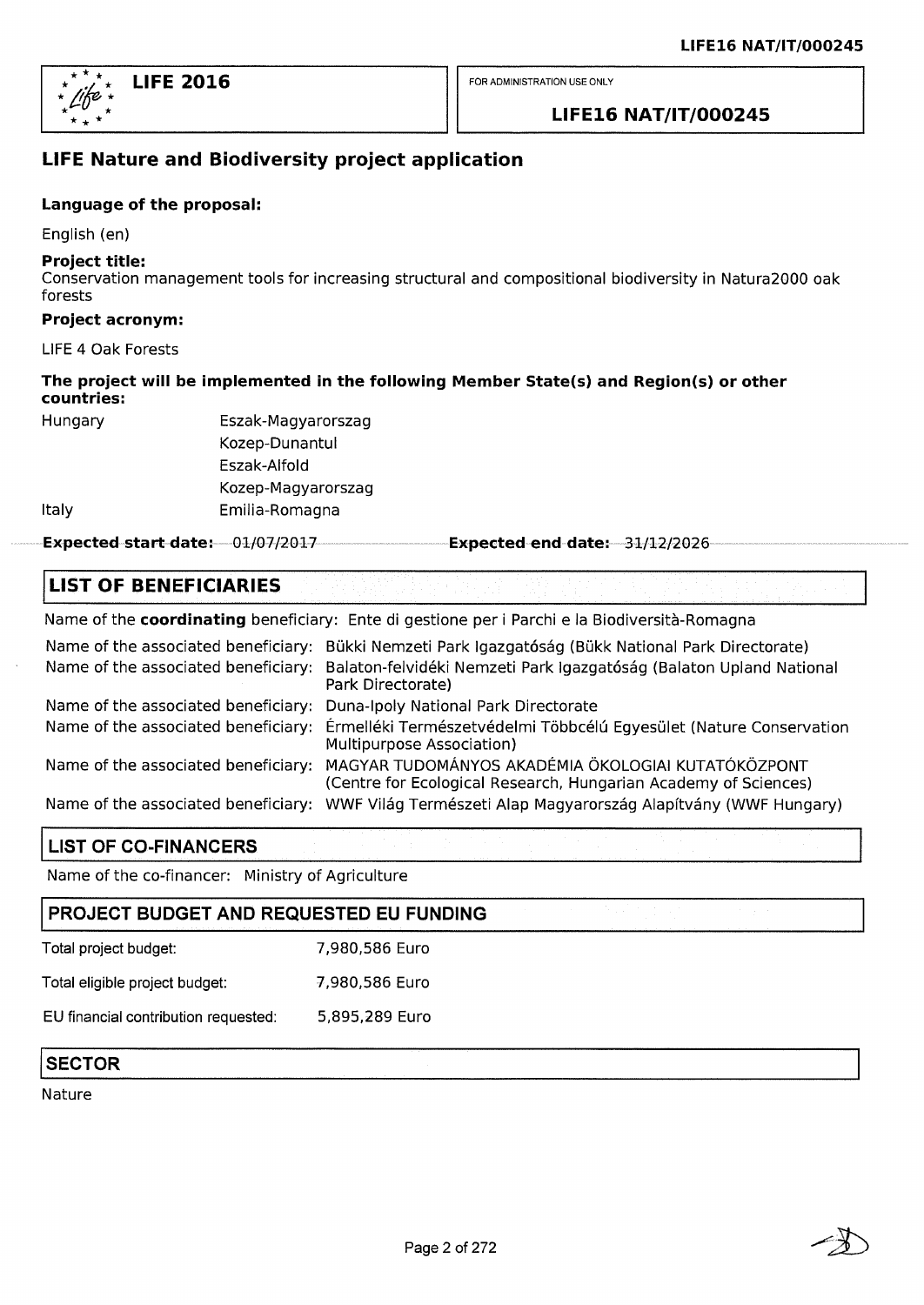#### **LIFE16 NAT/IT/000245 <sup>&</sup>gt; A4**



#### **ASSOCIATED BENEFICIARE DECLARATION and MANDATE**

1, the undersigned, **Mr. Vásárhelyi Szilárd**................. .......... (1), representing, Érmelléki Természetvédelmi Többcélú Közhasznú Egyesület (Nature Conservation Multipurpose Association) ETTE, Private non-commercial, 09-02-0003518, Vár utca 2. l,em.2, Debrecen, 4042, Hungary, VAT number 18997161-2-09, hereinafter referred to as "the associated beneficiary", for the purposes of the signature agreement Conservation management tools for increasing structural and compositional biodiversity in and the Implementation of the grant Natura20QQ oak forests with the Contracting Authority (hereinafter referred to as "the grant agreement") hereby:

- 1, Mandate Ente di gestione per <sup>i</sup> Parchi e la Siodiversità-Romagna (MAR), Public body, Not aplicable, Via Aldo Moro, 2, Riolo Terme (RA), 48025, Italy, VAT number 02229630393 (it's a fiscal code, not a VAT), represented by **Mrs.** Clorinda **Mortero............**........................... (hereinafter referred to as "the coordinating beneficiary") to sign in my name and on my behalf the grant agreement and Its possible subsequent amendments with the Contracting Authority.
- 2. Mandate the coordinating beneficiary to act on behalf of the associated beneficiary in compliance with the grant agreement.

<sup>I</sup> hereby confirm that the associated beneficiary accepts all terms and conditions of the grant agreement and, in particular, all provisions affecting the coordinating beneficiary and the associated beneficiaries. In particular, <sup>I</sup> acknowledge that, by virtue of this mandate, the coordinating beneficiary alone is entitled to receive funds from the Contracting Authority and distribute the amounts corresponding to the associated beneficiary"s participation in the action.

<sup>i</sup> hereby accept that the associated beneficiary will do everything In its power to help the coordinating beneficiary fulfil its obligations under the grant agreement, and in particular, to provide to the coordinating beneficiary, on Its request, whatever documents or information may be required.

<sup>I</sup> hereby declare that the associated beneficiary agrees that the provisions of the grant agreement, including this mandate, shall take precedence over any other agreement between the associated beneficiary and the coordinating beneficiary which may have an effect on the implementation of the grant agreement.

<sup>I</sup> furthermore certify that:

- 1. Tne associated beneficiary has not been served with bankruptcy orders, nor has It received a formai summons from creditors. My organisation is not in any of the situations listed in Articles 106(1) and 107 of Council Regulation No 966/2012 of the European Parliament and of the Council *of* 25 October 2012 on the financial rules applicable to the general budget of the Union (OJ L298 of 26,10.2012).
- 2. The associated beneficiary will contribute 38,754  $\epsilon$  to the project. My organisation will participate in the implementation of the following actions; D3, El, E2, FI, F2, F3, The estimated total cost of my organisation's part in the implementation of the project is  $155,016$  €.
- 3. The associated beneficiary will conclude with the coordinating beneficiary an agreement necessary for the completion of the work, provided this does not infringe on our obligations, as stated in the grant agreement with the Contracting Authority, This agreement will be based on the model proposed by the Contracting Authority. It wili describe clearly the tasks to be performed by my organisation and define the financial arrangements.

4. <sup>I</sup> commit to comply with all relevant eligibility criteria, as defined in the LIFE Multiannual Work Programme 2014-2017 and the LIFE Call for Proposals including the LIFE Guidelines for Applicants.

This declaration and mandate shall be annexed to the grant agreement and shall form an integral part thereof.

<sup>I</sup> am legally authorised to sign this statement on behalf of my organisation. <sup>I</sup> have read in full the Model LIFE Grant Agreement with Special and General Conditions and the Financial Guidelines (provided with the LIFE application files). <sup>I</sup> certify to the best of my knowledge that the statements made in this proposal are true and the information provided is correct.

At .Debrecen, On 18.01.2018,

Signature of the Associated Beneficiary:  $\frac{1}{2}$  and  $\frac{1}{2}$  high-

Namefs) and status/function of signatory: Mr. Vásárhelyi Szilárd, president

1. Forename and surname of the legal representative of the future associated beneficiary signing this mandate. 2. When the form is completed, please print, sign, scan and upload it in eProposal

Page 1 of 1